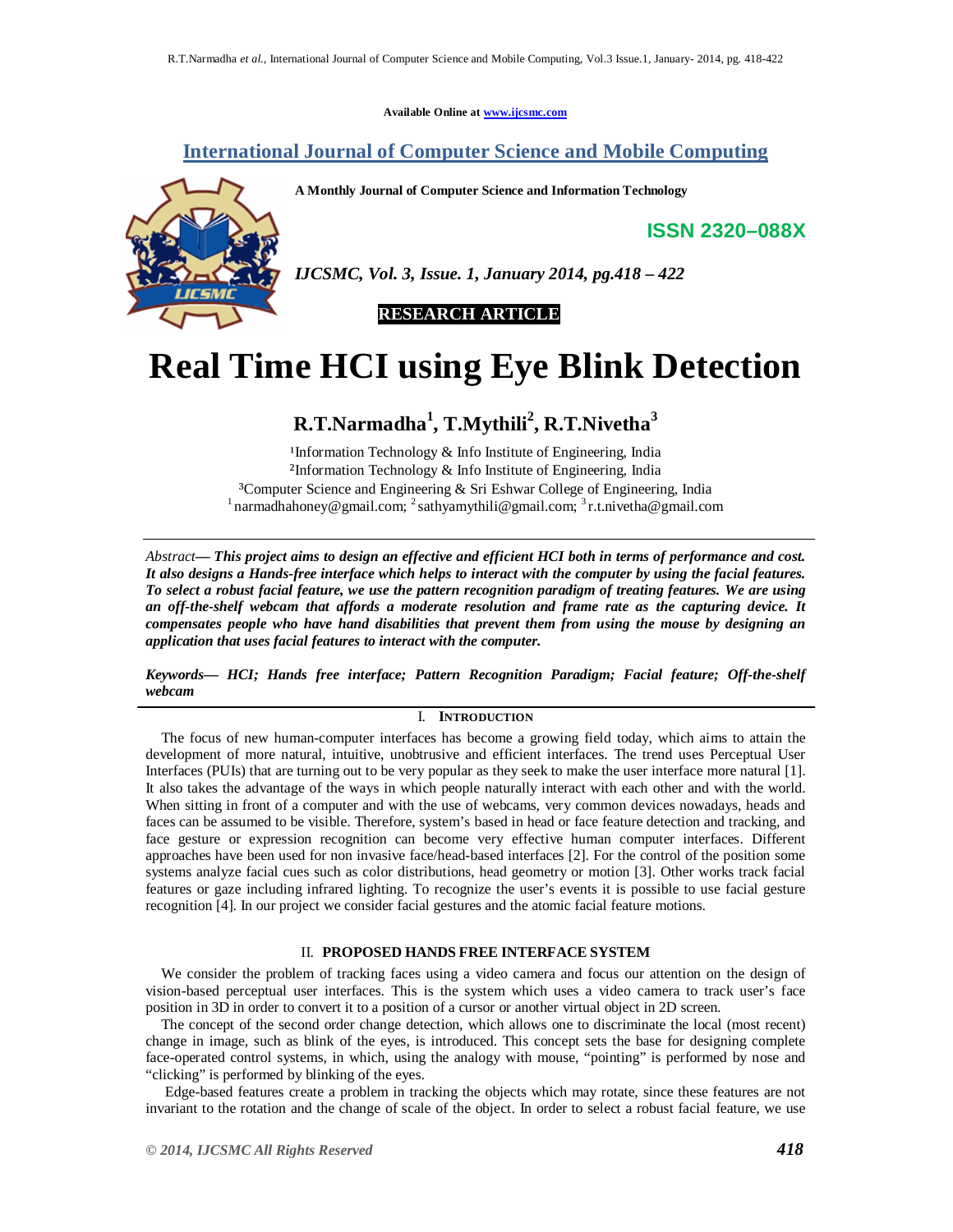the pattern recognition paradigm of treating features. According to this paradigm, a feature is associated with a vector made of feature attributes. Feature attributes can be pixel intensities or they can be the parameters of geometric primitives.

Our system also distinguishes true eye blinks from involuntary ones. It is very fast enough to implement in real time. We are using an off-the-shelf webcam that affords a moderate resolution and frame rate as the capturing device in order to make the ability of using the program affordable for all individuals.

The general flow emphasizes the importance of appropriate feature selection for successful tracking, introduces the concept of a convex-shape feature and defines the nose feature. Then the flow describes the face tracking technique and eye blinks detection techniques.



**Fig.1** Hierarchy of Tasks in the Eye-Blinks System

## III. **FEATURE EXTRACTION**

#### *A. Desired Feature Properties*

In order to select a robust facial feature, the pattern recognition paradigm of treating features is used. According to this paradigm, a feature is associated with a vector made of feature attributes. Feature attributes can be pixel intensities or they can be the parameters of geometric primitives. In the case of template-based feature tracking, feature attributes are the intensity values obtained by centering a peephole mask on the position of the feature. For a facial feature to be easily recognized and robustly tracked it should possess the uniqueness and robustness properties, defined as follows. The uniqueness property states that a feature vector should lie as far as possible from other vectors in multidimensional space of feature attributes. The robustness property, on the other hand, states that a feature vector should not change much during the tracking process.

#### *B. Nose Feature*

A human face has a salient convex shape feature, which is the tip of the nose. Due to the symmetry and the convex shape of the nose, the nose feature is always visible in the camera, and it stays almost the same during the rotations of the head. It also does not change much with head moving towards and from the camera. Thus, the nose tip defined above can always be located, which is a very important property of the nose which does not hold for any other facial feature. It gives a user the flexibility and convenience of head motions.

## IV. **FACE DETECTION**

#### *A. Facial Features Detection*

*1) Nose Tip Detection:* At first, the user must stay steady for a few frames for the process to be initialized. Face detection will be considered robust when during a few frames the face region is detected without changes Fig 2. Then, it is possible to define the initial user's face region to start the search of the user's facial features. Over the nose region, we look for those points that can be easily tracked, that is, those whose derivative energy perpendicular to the prominent direction is above a threshold. Basically it selects the nose corners or the nostrils. However, the ambient lighting can cause the selection of points that are not placed over the desired positions; this fact is clearly visible in Fig.3. Fig. 4 shows the selected features that we consider due to their symmetry respect to the vertical axis. This reselection process will achieve the best features to track and it will contribute to the tracking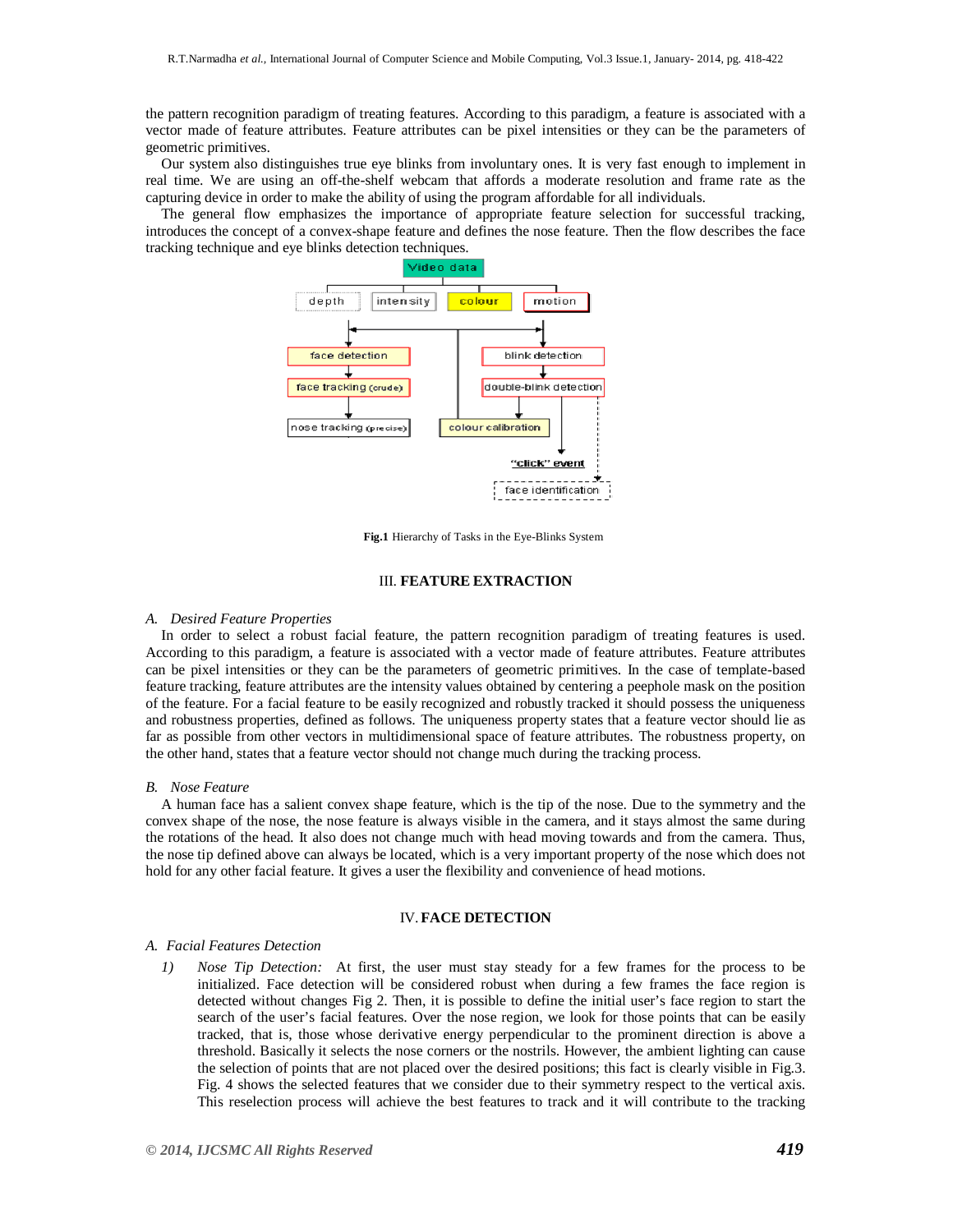robustness. The final point illustration is shown in Fig. 5, that is, the mean point of all the final selected features that due to the reselection of points will be centered on the nose. This mean point is referred as "Nose Tip".



*2) Eye Detection:* The next step of is to build the user's eyes models. Both eyes can be located using the skin color model and clustering concept. First, the region is binarized to find the dark zones, and then we keep the bounding boxes of the pair of blobs that are symmetrical and are located nearer to the nose region. This way, the eyebrows or the face borders should not be selected. Detection of eyes is performed on the idea that eye color is different to the other facial features color (taking in account that the eye color distribution is composed by sclera and iris colors). Then, other eye candidates are detected using their variations in color distributions. Similarly our system could be used by users with clear (blue or green) or dark (black or brown) eyes. Eye models are obtained through histogram techniques in the RGB color space of the pixels belonging to the detected eye regions.



**Fig.6** Example of Eyes' Detection: the blobs that are selected (in red color) are symmetrical and are nearer to the nose region

## V. **TRACKING**

Hands-free control is achieved by tracking the convex-shape nose feature in video stream captured by the camera. Since the convex-shape features may not possess the uniqueness property, the first step is to calculate the area for local search of the nose feature using skin color, frame subtraction and the knowledge of the feature position in the previous frame, if available. The second step consists in scanning the local search area and finding pixel 'u' which has the shape the closest to that of the selected feature in terms of correlation with the template feature. Before proceeding to this step, the image is reprocessed with the Gaussian filter to smooth the defects of images caused by low quality of the cameras. The final step is to refine the position of the best match, using the evidence-based convolution filter.

*A. Gesture Recognition*

The gestures considered here are eye ball motions. The major part of the work uses high quality images and good image resolution in the eyes' zones. However, movement recognition with webcam quality images is difficult. Besides, this process depends on the user's head position. Robustness is the degree to which a system operates correctly in the presence of exceptional inputs or stressful environmental conditions [6][8][11].

The user is asked to move the head in all possible rotations while still looking at the computer screen: "yes" (up-down), "no" (left-right), and "don't know" (clockwise) motions and also "scale" (body) motion. The range of head motion within which the convex-shape nose tip feature successfully tracked is determined. The nose tip is tracked for up to about 35-40 degrees of rotation of head in all three directions. This range of allowable motion practically covers the range a user may exhibit while looking at the screen.

The different positions of the head and their correct detections and the corresponding tracking are shown in the Fig 7.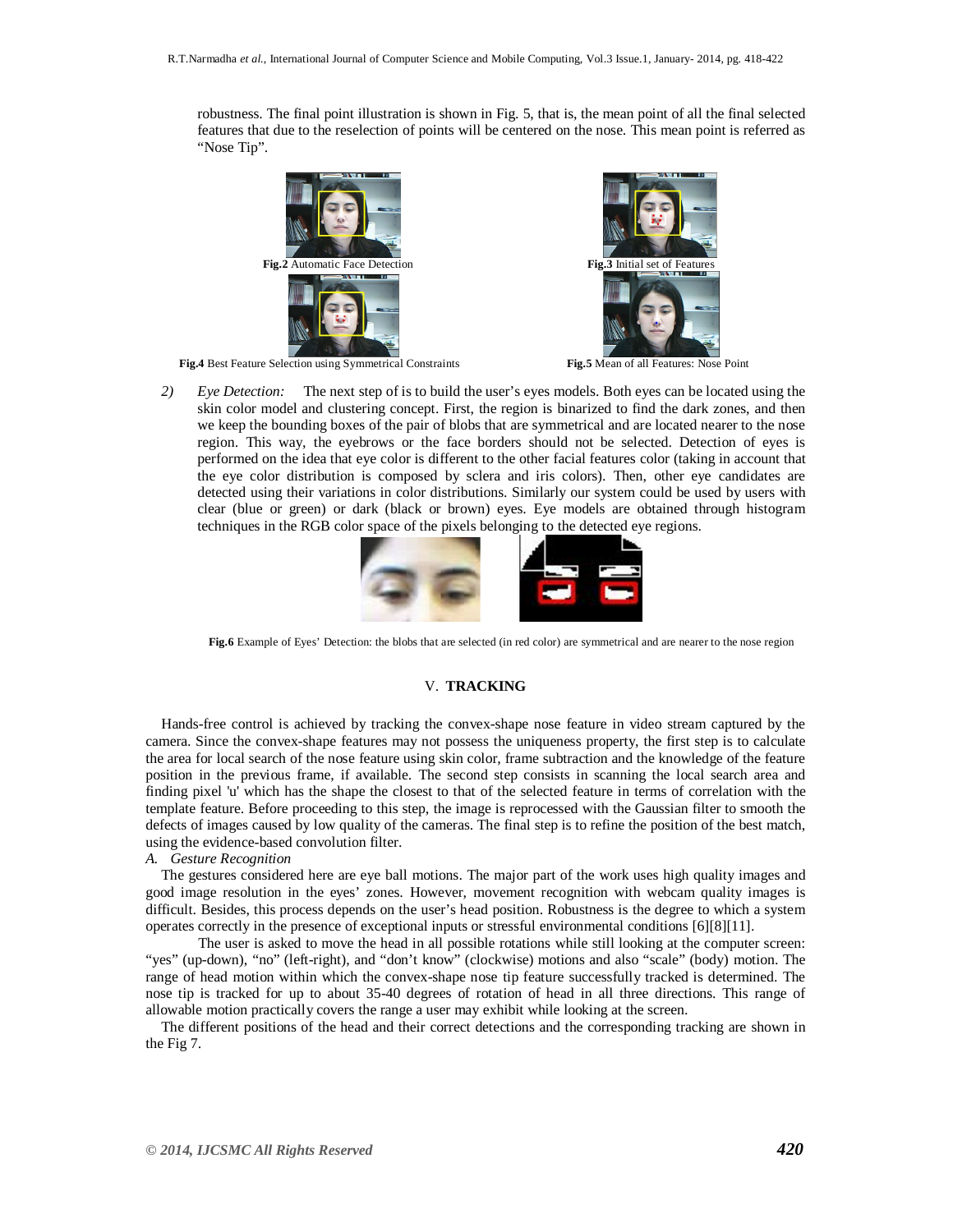

**Fig 7.** Facial Feature Tracking Results

#### *B. Mean Shift Procedure*

Mean shift procedure is also used to detect the eye blink [5]. The process starts by detecting the vertical contours in the image. For avoiding false positives in the process, the vertical contours are logically operated with a mask which was generated by thresholding the original image. Finally we keep the two longest vertical edges of each eye region if they appear to get the eye candidates. If these two vertical edges which correspond to the eye iris edges don't appear after the process for a number of consecutive frames, for gesture consistency, we will assume that the eye is closed. In Fig 8. the process for the above gesture recognition is described.



**Fig8**. Process for Recognizing Blinks. The first row shows the process applied to open eyes. The second row represents the process over closed eyes. (a) Original Image (b) Vertical Edges (c) Iris Contours

#### VI. **CONCLUSIONS**

The proposed system includes a new mixture of several computer vision techniques, where some of them have been improved and enhanced to reach more stability and robustness in tracking and gesture recognition. Numerical and visual results are given. In order to build reliable and robust perceptual user interfaces based on computer vision, certain practical considerations must be taken in account. An effective interface is provided in order to replace the standard mouse motions and events. A Hands-free interface is designed which helps to interact with the Computer by using the facial features.

#### **REFERENCES**

- [1] Cristina Manresa-Yee, Javier Varona, and Francisco J. Perale (2005), "Towards Hands-Free Interfaces Based on Real-Time Robust Facial Gesture Recognition", In Proceedings of the IEEE Workshop on Applications of Computer Vision on 2005, pages: 214-219
- [2] Fagiani, C., Betke, M., Gips, J, (2002) "Evaluation of Tracking Methods for Human-Computer Interaction", In: Proceedings of the IEEE Workshop on Applications in Computer Vision, 121–126
- [3] Alexander, D.C., Buxton, B.F (2001) "Statistical Modeling of Colour Data", International Journal of Computer Vision 44, 87–109
- [4] Oraya Sawettanusorn, Yasutaka Senda, Shinjiro Kawato, Nobuji Tetsutani, and Hironori Yamauchi, (2003) "Real-Time Face Detection using Six Segmented Rectangular Filter", ACM proceedings Internal ATR Media Information Science Laboratories, Kyoto, Japan
- [5] T. Moriyama, T. Kanade, J. Cohn, J. Xiao, Z. Ambadar, and H. Gao., (2002) "Automatic recognition of eye blinking in spontaneously occurring behavior". In Proc. Int. Conf. Patt. Rec.,
- [6] D. G. Lowe, "Distinctive image features from scale-invariant key points. Int. J. of Computer Vision", 91– 110, 2004
- [7] Toyama, K., (1998) "Look, Ma No Hands! Hands-Free Cursor Control with Real-Time 3D Face Tracking": In Proceedings of the Workshop on Perceptual User Interfaces, 49–54